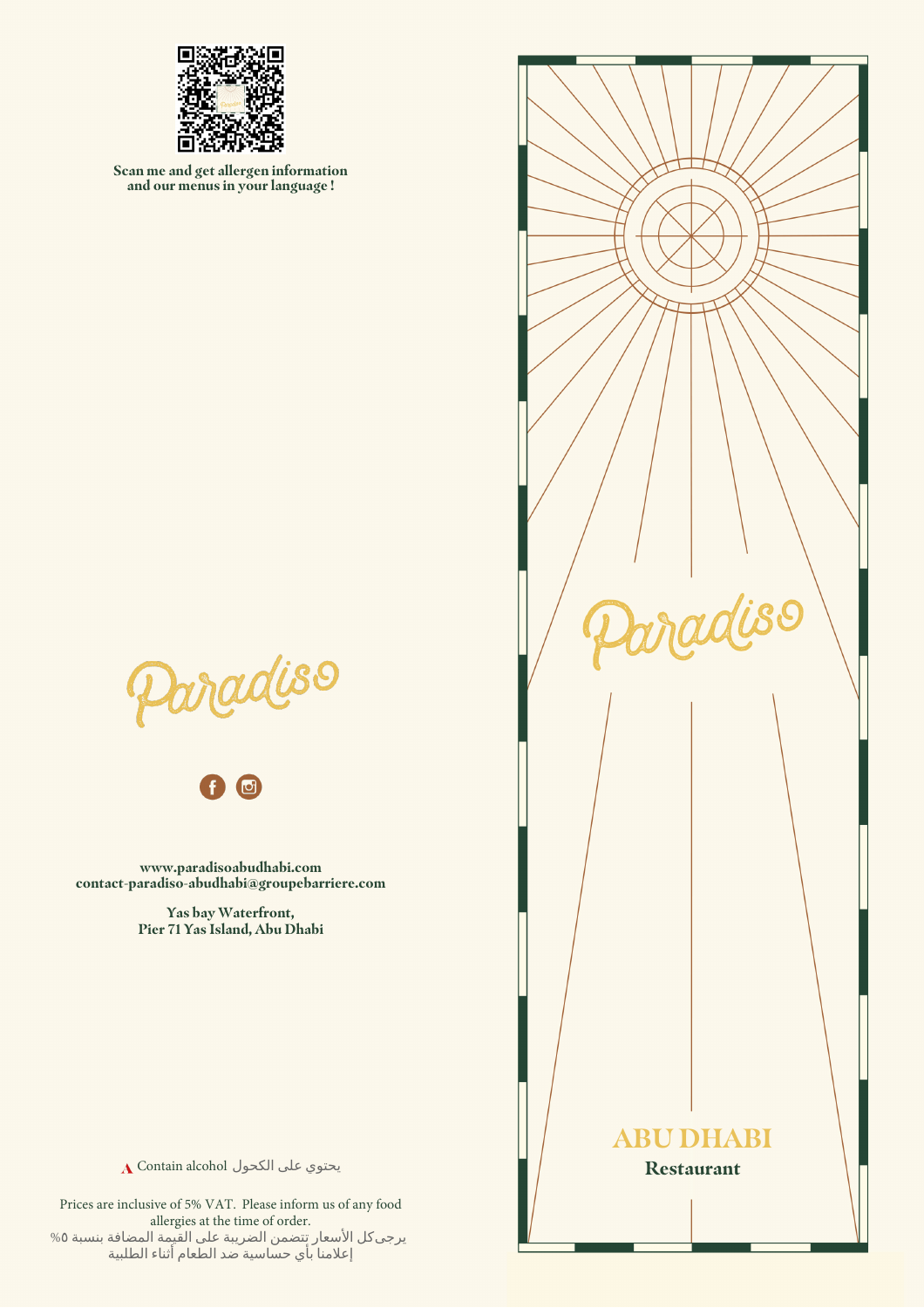## **Antipasti**

### **Caldo**

**TOMATO SOUP 40 AED** *Poached egg à l'aillette.* حساء الطماطم بيض مسلوق من دون قشر مع صلصة الثوم

**CALAMARI EN PERSILLADE 48 AED** الحيار مع صلصة البقدونس.

**COD CROQUETTES SPICED WITH GREEN CURRY 40 AED**

سمك القد كروكيت مُتبل بالكاري الأخضر.

**NICOLE'S PETITS FARCIS 58 AED** *Zucchini. Eggplant. Bell peppers.* فار سي دو نيكول كوسا. باذنجان. فلَيفلة مُشكلة.

> **FRITTO MISTO 55 AED** *Seasoning Paradiso.*

فريتو ميستو بتوابل باراديزو

**SNAILS WITH GARLIC BUTTER 75 AED** *(6 pieces)* حلزون مع صلصة الزبدة بالثوم. (6 عطق )

### **Freddo**

**CAULIFLOWER BAVAROISE 40 AED** *Flavoured with nutmeg, fresh herbs with foamy milk.* بافارواز القرنبيط مع جوزة الطيب والأعشاب الطازجة والحليب.

**SEMI-SALTED SEA BREAM PERFUMED WITH DILL 65 AED** *Crunchy fennel.* سمك المرجان شبه مملح مع جبنة ستراتشيلا دي بوفالا، طماطم كرزية، حبق

**SALUMERIA 80 AED** *Beef Chorizo, Veal Ham, Beef Salami, Cecina de Léon.* سألوميريا

تشوريزو لحم البقر، لحم العجل، لحَمْ الّبقر سلامي، سيسينا دي ليون. **BRUSCHETTA 55 AED**

*With stracciatella di bufala cheese, cherry tomatoes, basil.* بروشيتا

مع جبنة ستر اتشيلا دي بوفالًا، طماطم كرزية، حبق

**BURRATA 85 AED** *Tomato jam with rosemary / arugula salad.* بوراتا

مربي الطماطم مع إكليلَ الجبل / سلطة الجرجير.

**OMANI SHRIMPS PARADISO 70 AED** *Green olive tapenade, basil.* روبيان عماني من باراديزو زَيتَون أخضر مُهروَسَ، حبقَ

### **Focaccia tartines**

**MASCARPONE, DRIED TOMATOES AND PARMESAN CHEESE. 49 AED** ماسكربونه ،طماطم جافه و جبنه البار مزان

**TONNATO, POULTRY PERFUMED WITH ROSEMARY. 45 AED**

تونانو ، دواجن مع اكليل الجبل

**SLOW-SIMMERED ONIONS WITH THYME, SEMI-SALTED ANCHOVY. 45 AED** شوربه البصل مع الزعتر ، أنشوجه

# **Dolci**

**FROSTED LEMON PARADISO 60 AED**

حلوى الليمون الحامض من باراديزو

**ILE FLOTTANTE 65 AED** *Custard cream with black sesame seeds. (to share)* ُسنو اغز كسترد الكريما مع السمسم الأسود .<br>( للمشار كة )

**BISCUIT SOUFFLÉ 90 AED** *with 72% chocolate from Venezuela Pistachio ganache and frozen parfait. (to share)* بسكويت سوفليهمع 72% شَوكولا فَنزولية

> **LEMON TART 45 AED** تار ت الليمون الحامض

**CINNAMON CHOU 40 AED** معجنات محشوة بالكريما المخفوقة والقرفة

> **APPLE TART 40 AED** تارت التفاح

**CHOCOLATE TART 50 AED** *(with 72% chocolate from Venezuela)* تارت الشوكولا 72% شَوكولاً فَنزولية

**TIRAMISÙ PARADISO 40 AED** تير اميسو بار اديز و

> **TIRAMISÙ 75 AED** *(to share)* تير اميسو

(للمشاركة)

**FRESH FRUIT PLATTER 99 AED** *(to share)*

طبق من الفواكه الطازجة .<br>(للمشاركة)

**PARADISO SELECTION OF SORBETS & ICE CREAMS 70 AED** *(to share)*

تشكيلة المثلجات والحلويات المثلجة من بار اديز و (َللمشاركة)

**HONEY FROZEN PARFAIT 45 AED** *Caramel spiced with cumin.* بار فيه العسل المثلّج كراميل مع الكمّون

**ICE CREAM PARADISO 55 AED** مثلجات بار اديز و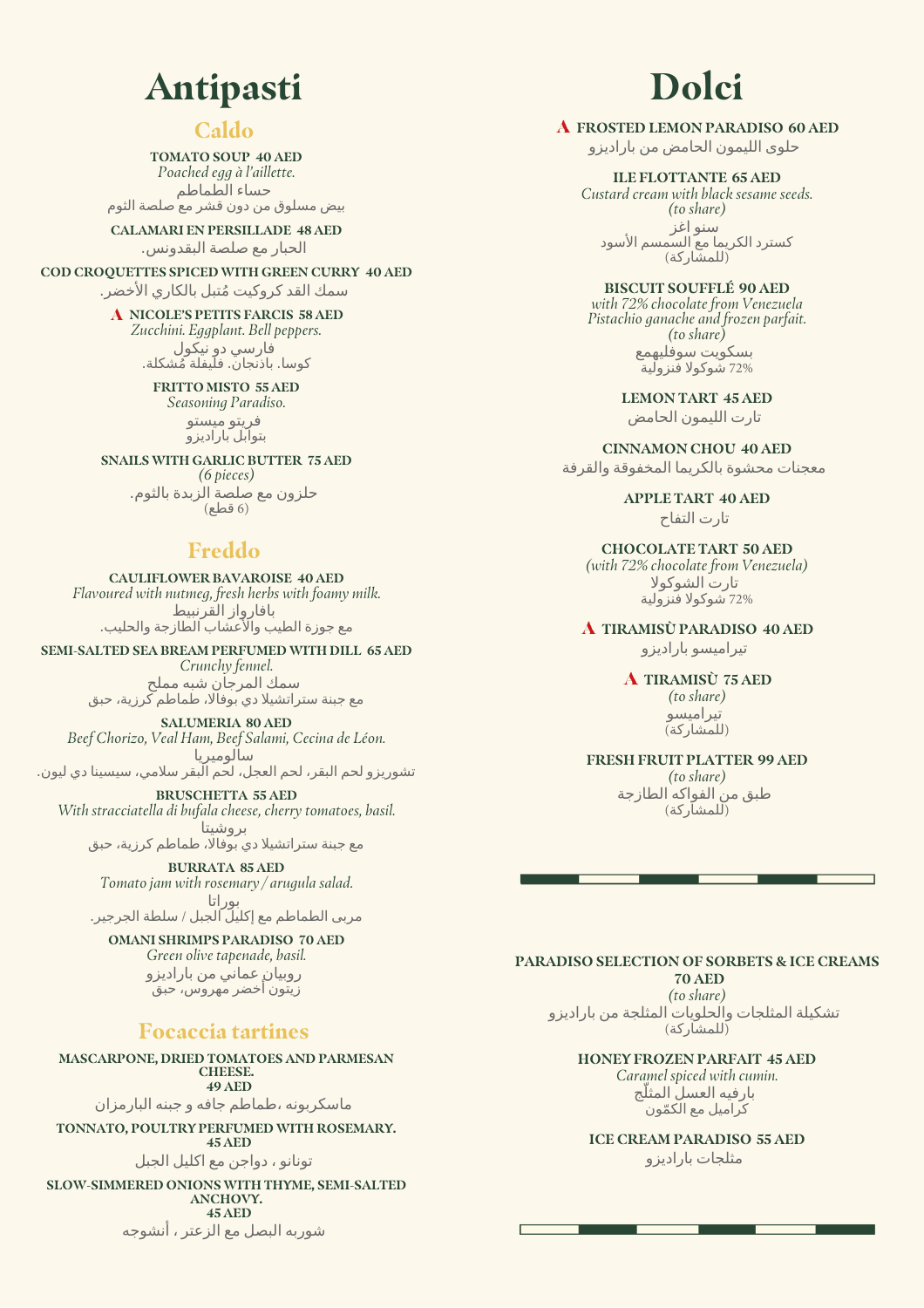



## **Paradiso Lunch Time**

### **from 12 pm to 3 pm**

**Starter + Main course or Main course + Dessert 135 AED**

**Starter + Main course + Dessert 150 AED**

**CAULIFLOWER BAVAROISE**

*Flavoured with nutmeg, fresh herbs with foamy milk.* بافار واز القرنبيط مع جوزة الطيب والأعشاب الطازجة والحليب.

### **COD CROQUETTES SPICED WITH GREEN CURRY**

سمك القد كروكيت مُتبل بالكاري الأخضر.

#### **CALAMARI EN PERSILLADE**

الحيار مع صلصة البقدونس.



### **NICOLE'S ROASTED YOUNG COCKEREL**

*en crapaudine. Sauce diable. On the side of your choice.* دجاجة صغيرة مشوية صلصة ديابل. حياركم من الأطباق الجانبية

#### **FISH OF THE DAY**

سمكة اليوم

**NICOLE'S LINGUINE**

*Arrabiata sauce.* لينغويني نيكول صلصة آرابياتا



**CINNAMON CHOU** معجنات محشوة بالكريما المخفوقة والقرفة

**CHOCOLATE TART** *(with 72% chocolate from Venezuela)* تارت الشوكولا 72% شوكولا فَنزولية

#### **HONEY FROZEN PARFAIT**

*Caramel spiced with cumin.* بارفيه العسل المثلّج كراميل مع الكمّون

## **Paradiso Pizzas**

#### **WHITE PIZZA 78 AED**

*Cream, mascarpone, Parmesan, Stracciatella, Gorgonzola.* بيتزا بيضاء جبنة كريمية، جبنة ماسكاربوني، جبنة بارميزان، جبنة ستراشياتيلا ، جبنة غورغونزولا.

#### **PIZZA WITH TOMATOES AND OREGANO 70 AED**

*Tomato, oregano, homemade candied tomatoes, olives.* بيتزا مع الطماطم والمردقوش طماطم، مردقوش، مربي الطماطم، رَيتون.

#### **PIZZA WITH FRESH TRUFFLE 120 AED**

*Black truffle cream, Stracciatella, grated truffle, arugula, parmesan shavings, fried garlic.* بيتزا مع الكماة الطازجة صلصة الكماة السوداء، جبنة ستراشياتيلا، كما مبشور، جرجير، جبنة البَارميزان المبشَورة، ثوم مُقلب.

#### **PIZZA WITH PRAWNS 105 AED**

*Cream, mascarpone, prawns, garlic, spring onion, arugula, Parmesan shavings, espelette pepper, lemon.* بيتزا مع الروبيان جبنة كريمية، جبنة ماسكاربوني، روبيان، ثوم، بصل أخضر، جرجير، جبنة البارميزان المبشورة، فلفل أحمر، ليمون حامض.

#### **PIZZA PARADISO 90 AED**

*Tomato, fried artichokes, capers, pine nuts, Stracciatella.* بيتزا باراديزو طماطم، خرشوف مقلّي، قبارَ، صَنوَبر، جبنة ستراشياتيلا.